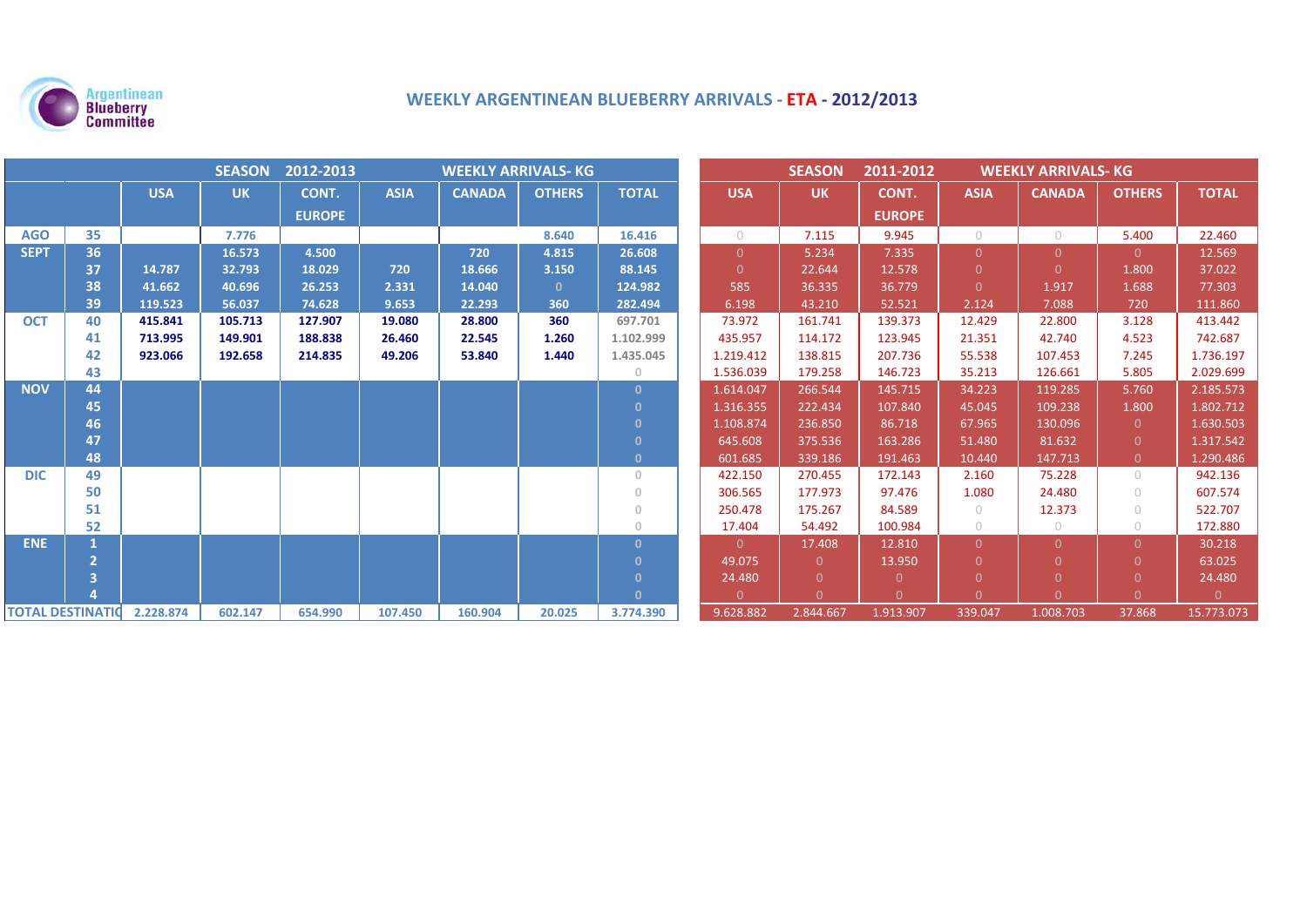### **WEEKLY ARGENTINEAN BLUEBERRY ARRIVALS - ETA - 2012/2013 ALL DESTINATIONS**





**WEEKLY ARGENTINEAN BLUEBERRY ARRIVALS - ETA - 2012/2013 U.S.A.**



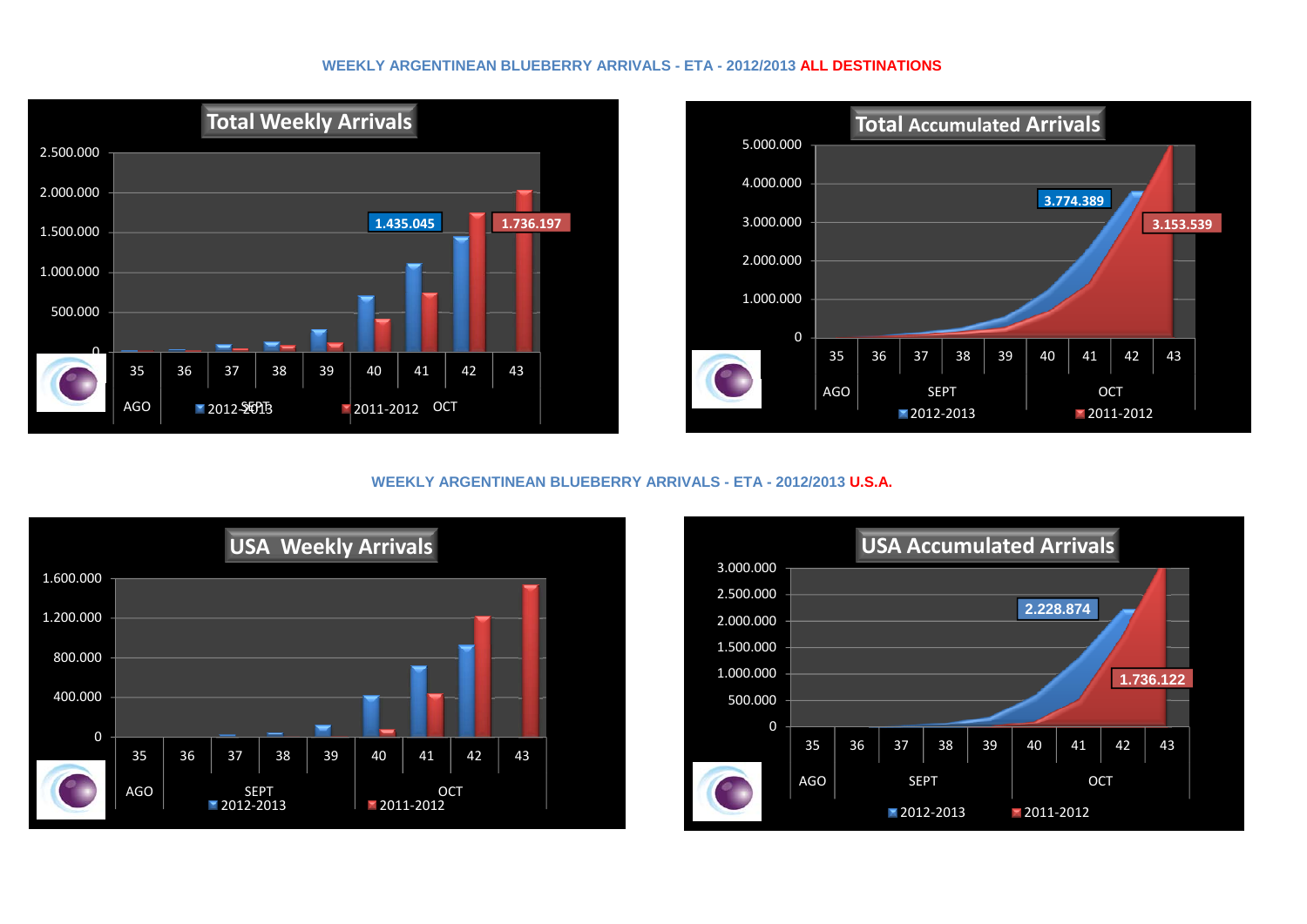## **WEEKLY ARGENTINEAN BLUEBERRY ARRIVALS - ETA - 2012/2013 UK**





### **WEEKLY ARGENTINEAN BLUEBERRY ARRIVALS - ETA - 2012/2013 CONTINENTAL EUROPE**